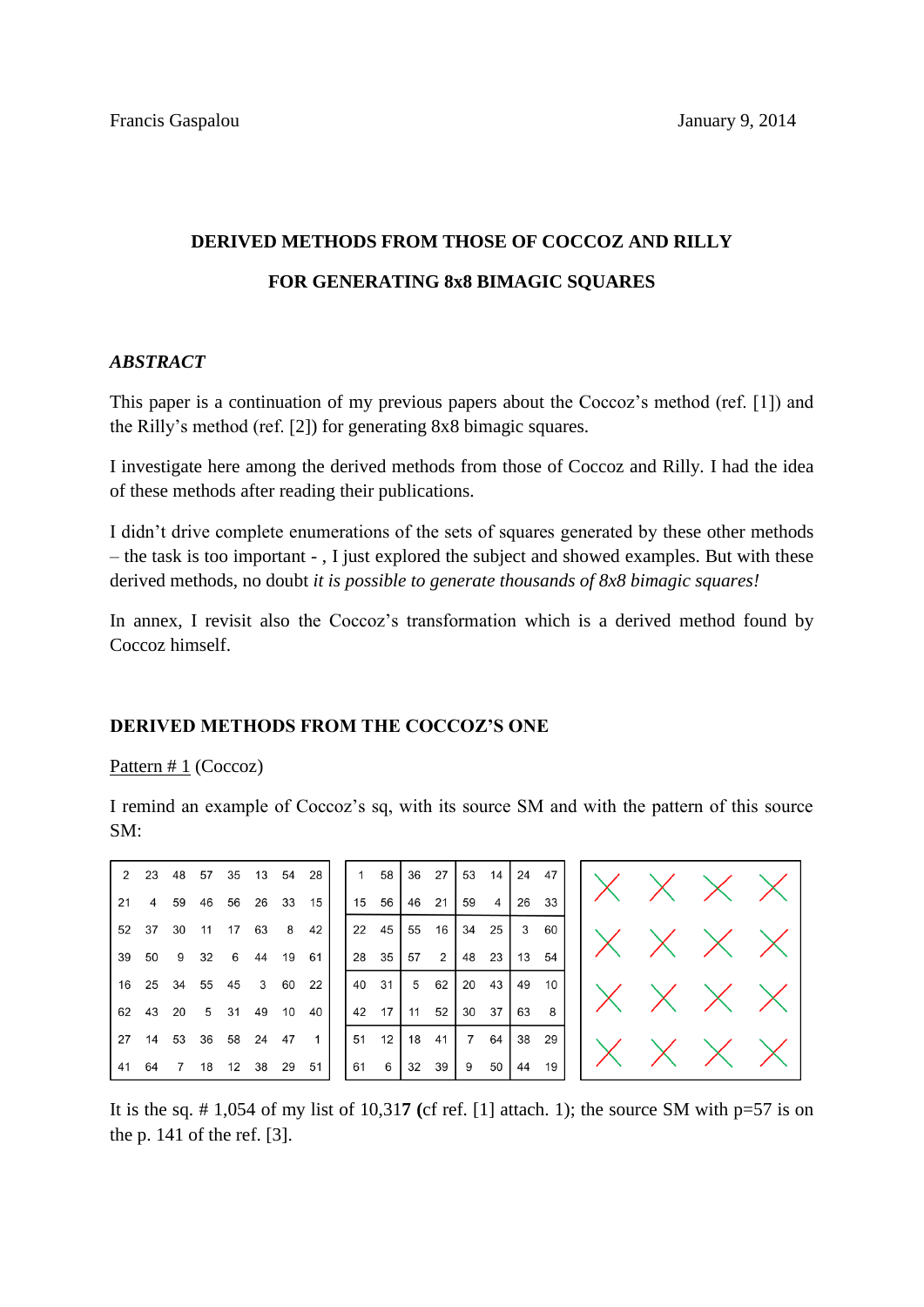By pattern of a given bimagic square with "complementary lines", I mean the pattern of the source SM. It is a geometric drawing for the 16 subsquares with a total sum of 130 and with two numbers of sum p and two numbers of sum 130-p ( $p=33, 49, 57, 61, 63, 64$  or 65). In two "complementary lines", we need 4 couples of numbers of sum p and 4 other couples of numbers of sum 130-p.

In the definition of a pattern, permutations of rows or columns don't matter: I consider it is the same pattern. Idem for the 8 symmetries of the square.

The notion of "pattern"- as above defined - is a generalization of the classical notion of "type".

The Coccoz's pattern has all the couples of sum p on parallels to one diagonal and all the couples of sum 130-p on parallels to the other diagonal. It is not the only one possible pattern. We can imagine other patterns and for each pattern, an enumeration program is then possible (with the 7 values for the parameter p), as for the Coccoz's pattern. Here are some other patterns I found.

For each example, I indicate the bimagic sq. in standard position, the source SM and the pattern of the source SM (In fact, we can have sometimes several source SM with different p for a given bimagic sq., and here I indicate only one example of source SM).

I found these patterns by inspection of lists of bimagic sq.; I searched also "a priori" patterns.

Note the limit of the method by inspection of lists of bimagic sq.: for most of the 8x8 bimagic sq., there are not "complementary lines" and it is then impossible to find a source SM pattern. Ex for the sq. # 166 of Rilly, ref. [6] p. 142 (which is also the sq. # 1 of my ordered list of 2,543 Rilly's sq. - cf ref. [2] attach. 2 -).

Note also that for an "a priori" pattern, it is necessary to check that this pattern gives bimagic solutions. There are patterns which don't give solutions. Ex: the axially symmetric pattern (cf ref. [7] ).

## Pattern # 2

|  |  | 5 57 48 22 36 26 55 11 |       |      |
|--|--|------------------------|-------|------|
|  |  | 43 12 58 39 17 56      |       | 6 29 |
|  |  | 50 23 27 4 14 45 33 64 |       |      |
|  |  | 61 1 24 46 28 34 15 51 |       |      |
|  |  | 10 47 35 60 54 21 25 8 |       |      |
|  |  | 40 30 53 9 7 59        | 44 18 |      |
|  |  | 32 38 13 49 63 3 20    |       | 42   |
|  |  | 19 52 2 31 41 16 62 37 |       |      |

|    |       |                     | 1 28 15 46 51 24 61 34 |             |              |  |
|----|-------|---------------------|------------------------|-------------|--------------|--|
|    | 38 63 |                     | 20 49   42 13          |             | $32 \quad 3$ |  |
|    | 57 36 |                     |                        |             |              |  |
|    | 30 7  |                     | $ 44 \t9 \t18 \t53$    |             | 40 59        |  |
| 23 |       | $14 \mid 33 \mid 4$ |                        | 64 27 50 45 |              |  |
|    | 52 41 |                     | 62 31 37 2 19 16       |             |              |  |
|    | 47 54 |                     | 25 60 8 35 10 21       |             |              |  |
|    |       |                     | 12 17 6 39 29 58 43 56 |             |              |  |

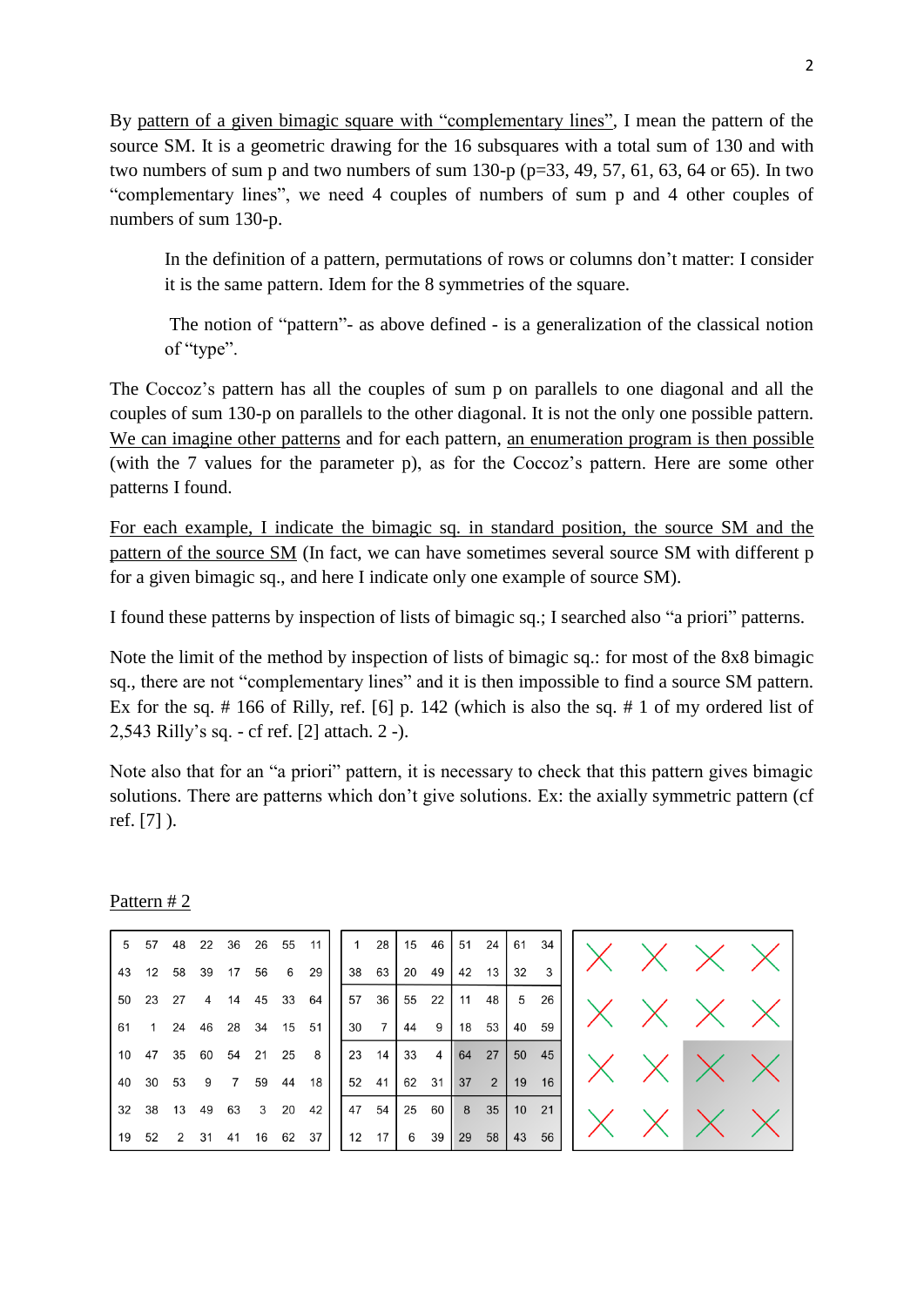It is the sq. # 1 of Rilly in standard position (or my sq. # 2,164 of my ordered list of 2,543 Rilly's sq. ; cf ref. [6] p. 139 and ref. [2] attach. 2). The source SM is here with p=64.

The enumeration of the solutions with this pattern # 2 gives many bimagic squares like this one. For  $p=64$  and with a trial program, I found more than 1,200 new sq., i.e. different from the 10,317 Coccoz's sq.

Pattern # 3

|  |  |  | 2 32 51 45 54 44 7 25   |  |  | $7 \quad 54$   32 $45$  | $2 51$ |              |    | 25 44         |  |  |  |  |
|--|--|--|-------------------------|--|--|-------------------------|--------|--------------|----|---------------|--|--|--|--|
|  |  |  | 15 17 62 36 59 37 10 24 |  |  |                         |        | 46           | 8  | 53            |  |  |  |  |
|  |  |  | 41 39 21 27 4 14 64 50  |  |  | $10$ 59 17 36 15 62     |        |              |    | 24 37         |  |  |  |  |
|  |  |  | 40 42 28 22 13 3 49 63  |  |  | 38 23 61 16 18 35       |        |              | 9  | 60            |  |  |  |  |
|  |  |  | 57 11 5 55 48 30 20 34  |  |  | 2931658                 |        |              |    | 56 12   47 19 |  |  |  |  |
|  |  |  | 18 61 35 16 23 60 38 9  |  |  | $64 \t4 \t39 \t27 \t41$ |        | 21           | 50 | 14            |  |  |  |  |
|  |  |  | 31 52 46 1 26 53 43 8   |  |  | 20 48 11 55             |        | $57 \quad 5$ |    | 34 30         |  |  |  |  |
|  |  |  | 56 6 12 58 33 19 29 47  |  |  | 49 13 42 22 40          |        | 28           | 63 | $\mathbf{3}$  |  |  |  |  |

It is an "a priori" pattern. Here p=33.

The enumeration of the solutions with this pattern gives many bimagic sq.: in a trial limited program I found more than 700 bimagic sq. but all were already in the 10,317 Coccoz's list, except 4 new sq. like this one.

Pattern # 4

| $\vert$ 11 | 6           | 20             |                | 42 49    | 64    |    | 29 39        | $^{\circ}$ 11 | 64            |       | 29 42          | 39 20 |               | 49             | 6     |  |  |  |
|------------|-------------|----------------|----------------|----------|-------|----|--------------|---------------|---------------|-------|----------------|-------|---------------|----------------|-------|--|--|--|
| 45         | 23 54       |                | 16             | 36       | 26    | 59 | $1 \vert$    |               | 2 53          |       | 24 35          |       | $ 46 \t25 $   | 15             | 60    |  |  |  |
|            | 58 55 33 27 |                |                | 4        | 13 48 |    | 22           |               | 21 34         |       | 3 56           | 57    | 14 I          | 47 28          |       |  |  |  |
| 32 38      |             | $\overline{7}$ | 61             | 17       | 43    |    | 10 52        |               | $32 \quad 43$ | 10 61 |                | 52    |               | 7   17         | 38    |  |  |  |
| 51         |             | 9 44           | 18 62          |          |       |    | 8 37 31      |               | 45 26         | 59    | 16             |       | 1 54          |                | 36 23 |  |  |  |
| 21         |             | 28 14          | 56             | 47       | 34    |    | $3 \quad 57$ | 40            | 19            | 50    | 5 <sub>1</sub> | 12 63 |               | 30             | 41    |  |  |  |
|            | 2 60 25 35  |                |                | 15 53 24 |       |    | 46           |               | 51 8          | 37    | 18             |       | $31 \quad 44$ | 62             | 9     |  |  |  |
| 40 41      |             | 63             | 5 <sup>5</sup> | 30       | 19    | 50 | 12           | 58            | 13            |       | 48 27          | 22 33 |               | $\overline{4}$ | 55    |  |  |  |

Here  $p=64$ .

I found this sq. when enumerating the 362 bimagic sq. coming from a given generator on the field of the 2,704 bimagic series with 4 even numbers of sum 132.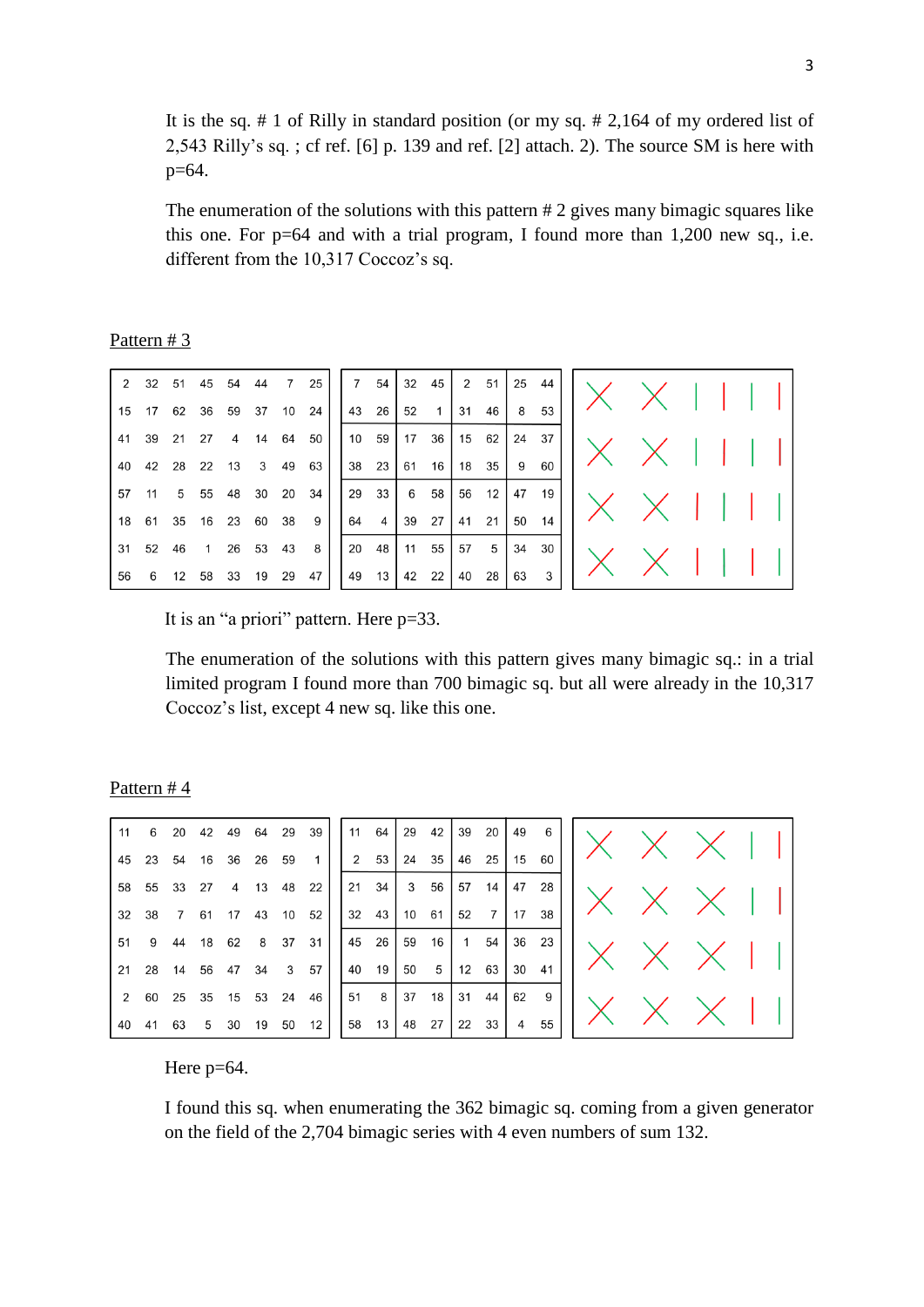It is not a Rilly's sq., but I found Rilly's sq. with this pattern. Ex the sq. # 1580 of my ordered list of 2,543 Rilly's sq. (cf ref. [2] attach. 2).

# Pattern # 5

| 2           | 48   | 51 | 54 | 29 | 28 |                | 41 | 29 | $2 \rightarrow$ | 41    | 54    | 51             | 28 | $7\overline{ }$ | 48  |  |  |  |
|-------------|------|----|----|----|----|----------------|----|----|-----------------|-------|-------|----------------|----|-----------------|-----|--|--|--|
| 16          | 9    | 61 | 60 | 19 |    | 22 34          | 39 |    | 64 35           |       | 12 23 | 38             | 13 | 57              | 18  |  |  |  |
| 58          | 11   | 24 | 14 | 37 | 63 | 36             | 17 |    | 43 56           | 31    | 4     | 26             | 49 | 5               | 46  |  |  |  |
| $\sqrt{27}$ | 53   |    | 47 | 8  |    | 42 30          | 52 |    | $10 \quad 21$   | 62 33 |       | 15             | 40 | 59              | 20  |  |  |  |
| 45          | 55   | 44 | 25 | 50 | 3  | 32             | 6  |    | 19 16           | 39    | 60    | 61             | 22 | 34              | - 9 |  |  |  |
| $\sqrt{21}$ | 20   | 15 | 33 | 10 | 40 | 59             | 62 |    | 50 45           | 6     | 25    | 44             | 3  | 32              | 55  |  |  |  |
| 35          | 18   | 38 | 23 | 64 | 13 | 57             | 12 |    | 37 58           | 17    | 14    | 24 63          |    | 36 11           |     |  |  |  |
| 56          | - 46 | 26 | 4  | 43 | 49 | 5 <sup>5</sup> | 31 | 8  | $27 \mid$       |       | 52 47 | $\overline{1}$ | 42 | 30              | 53  |  |  |  |

It is the sq. # 592 of my ordered list of 2,543 Rilly's sq. (cf ref. [2] attach. 2). Here p=64.

# Pattern # 6

| 3            | 45 50 |    |                | 55 32 25          | 6    | 44                 |    | 25 50         |             | 55 44      |    | 3 32          | 45    | 6     |  |  |  |
|--------------|-------|----|----------------|-------------------|------|--------------------|----|---------------|-------------|------------|----|---------------|-------|-------|--|--|--|
| $ 13\rangle$ | 12    | 64 | 57             | 18 23 35 38       |      |                    |    | 16 39         | 22          | 9          | 34 | 61            | 19    | 60    |  |  |  |
| 59           | 10    |    |                | 21 15 40 62 33 20 |      |                    |    | $37 \quad 14$ |             | 36 63      |    | $24 \quad 11$ | 17    | 58    |  |  |  |
| 26           | 56    | 4  | 46             |                   |      | 5 43 31 49         |    |               |             | 52 27 1 30 |    | 53 42         | 47    | - 8   |  |  |  |
| 48           |       |    |                |                   |      | 54 41 28 51 2 29 7 |    | 23 64         |             | 57 38      |    | $13 \quad 18$ |       | 12 35 |  |  |  |
| 24           | 17    | 14 | 36             | 11 37 58 63       |      |                    |    | 2 41          | 28          | <b>7</b>   | 48 | 51            | 54    | 29    |  |  |  |
| 34           |       |    |                | 19 39 22 61 16    | 60   | 9                  | 43 | 4             |             | 46 49      |    | $26 \quad 5$  | 56 31 |       |  |  |  |
|              | 53 47 | 27 | $\overline{1}$ | 42 52             | 8 30 |                    |    |               | 62 21 15 20 |            | 59 | 40'           |       | 10 33 |  |  |  |

It is the sq. # 1338 of my ordered list of 2,543 Rilly's sq. (cf ref. [2] attach. 2). Here p=64 also.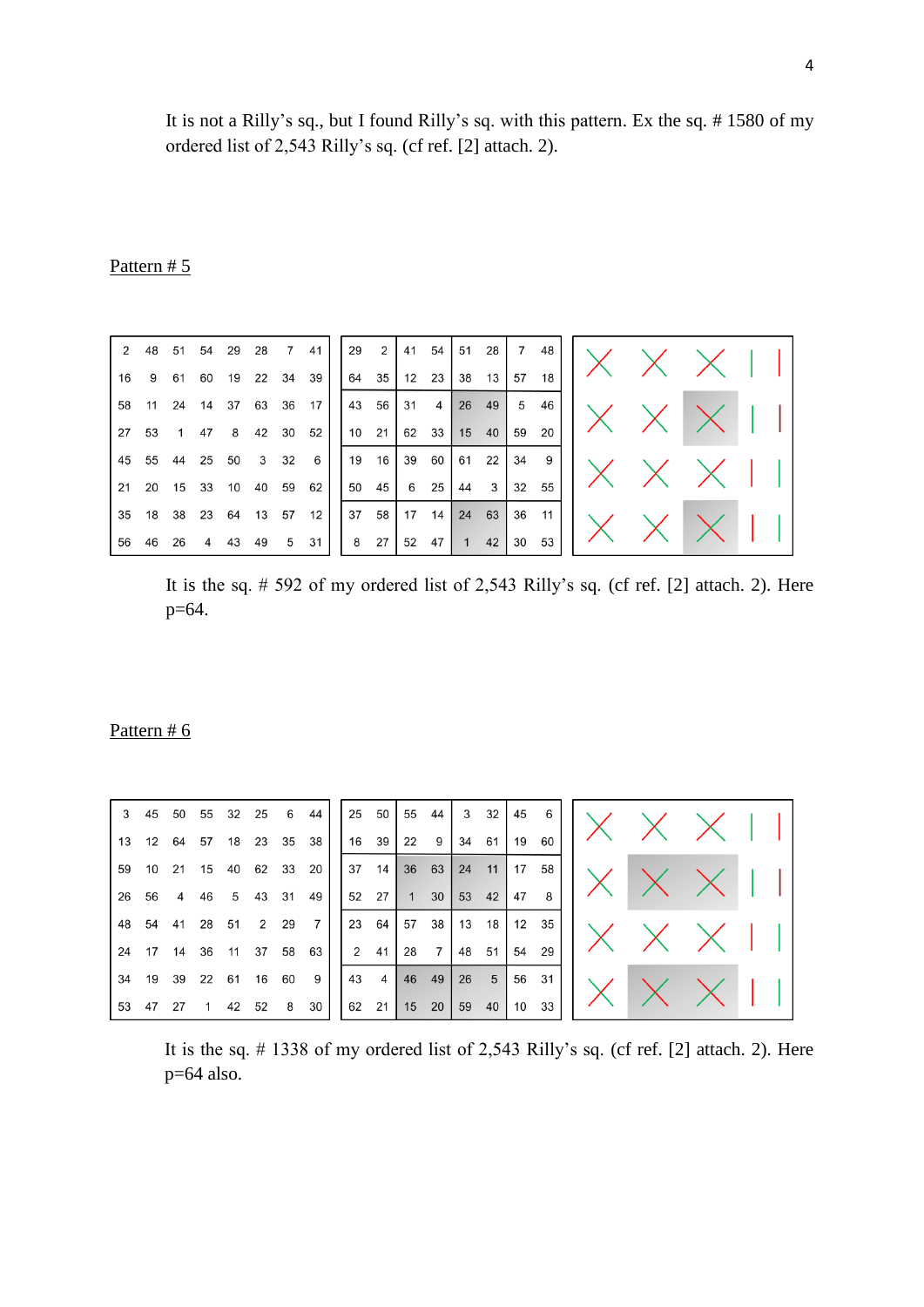Pattern # 7

| 3     |          |       |    |       |  | 36 15 48 61 30 49 18 |  |  | $25 \t44 \t55 \t6$ |       | 45 32 | $\overline{\mathbf{3}}$ | 50         |  |  |  |
|-------|----------|-------|----|-------|--|----------------------|--|--|--------------------|-------|-------|-------------------------|------------|--|--|--|
| 44    | 14       | 20    |    | 54 39 |  | 1 31 57              |  |  | $22 \t39 \t60 \t9$ | 34    | 19    | 61                      | 16         |  |  |  |
|       | 45 11    |       |    |       |  | 21 51 34 8 26 64     |  |  | 33 20 10 59        |       | 21 40 |                         | $15 \t 62$ |  |  |  |
|       | 6 37     | 59 28 |    |       |  | 9 42 56 23           |  |  | 46 31 5 56 26      |       | 43    | 49                      | $4 \cdot$  |  |  |  |
|       | 55 24    |       |    |       |  | 10 41 60 27 5 38     |  |  | $52 \t1 \t27 \t42$ |       | 8 53  |                         | 30 47      |  |  |  |
|       | 32 58    | 40    |    |       |  | 2 19 53 43 13        |  |  | 63 14 24 37        | 11 58 |       |                         | 36 17      |  |  |  |
|       | 25 63 33 |       |    |       |  | 7 22 52 46 12        |  |  | 12 57 38 23        |       | 64 13 |                         | 18 35      |  |  |  |
| 50 17 |          | 62    | 29 |       |  | 16 47 4 35           |  |  | 7 54 41 28         | 51    | 2     |                         | 48 29      |  |  |  |

For the SM, I made a rotation of 90° for having a pattern similar to the previous ones. Here  $p=64$ .

I found this sq. when enumerating the 361 bimagic sq. coming from an other given generator on the field of the 2,704 bimagic series with 4 even numbers of sum 132 (it is a different enumeration from the above mentioned one for the pattern # 4).

There are surely other possible patterns. For example, we can make the difference between the "basic patterns" (like the  $# 1$ , the  $# 3$  or the  $# 4$ ) and the "derived patterns" which are similar to these basic patterns, but the numbers inside some of the 16 subsquares are moved (these subsquares are shaded in the drawings). We remark that the basic patterns # 1 and # 4 generate derived patterns:

basic pattern #  $1 \rightarrow$  derived pattern # 2 basic pattern # 4  $\rightarrow$  derived patterns # 5, 6, 7

but not the basic pattern # 3 for the moment. We can then assume that the basic pattern # 3 generates also derived patterns to find.

Finally, it is surely possible to make with a computer a systematic search of all the 8x8 bimagic squares with "complementary lines" and with 16 subsquares as above defined.

# **DERIVED METHODS FROM THE RILLY'S ONE**

I remind that the Rilly's method works with 32 given numbers in one half generator:

16 odd numbers, from 1 to 15 and from 49 to 63

16 even numbers, from 18 to 48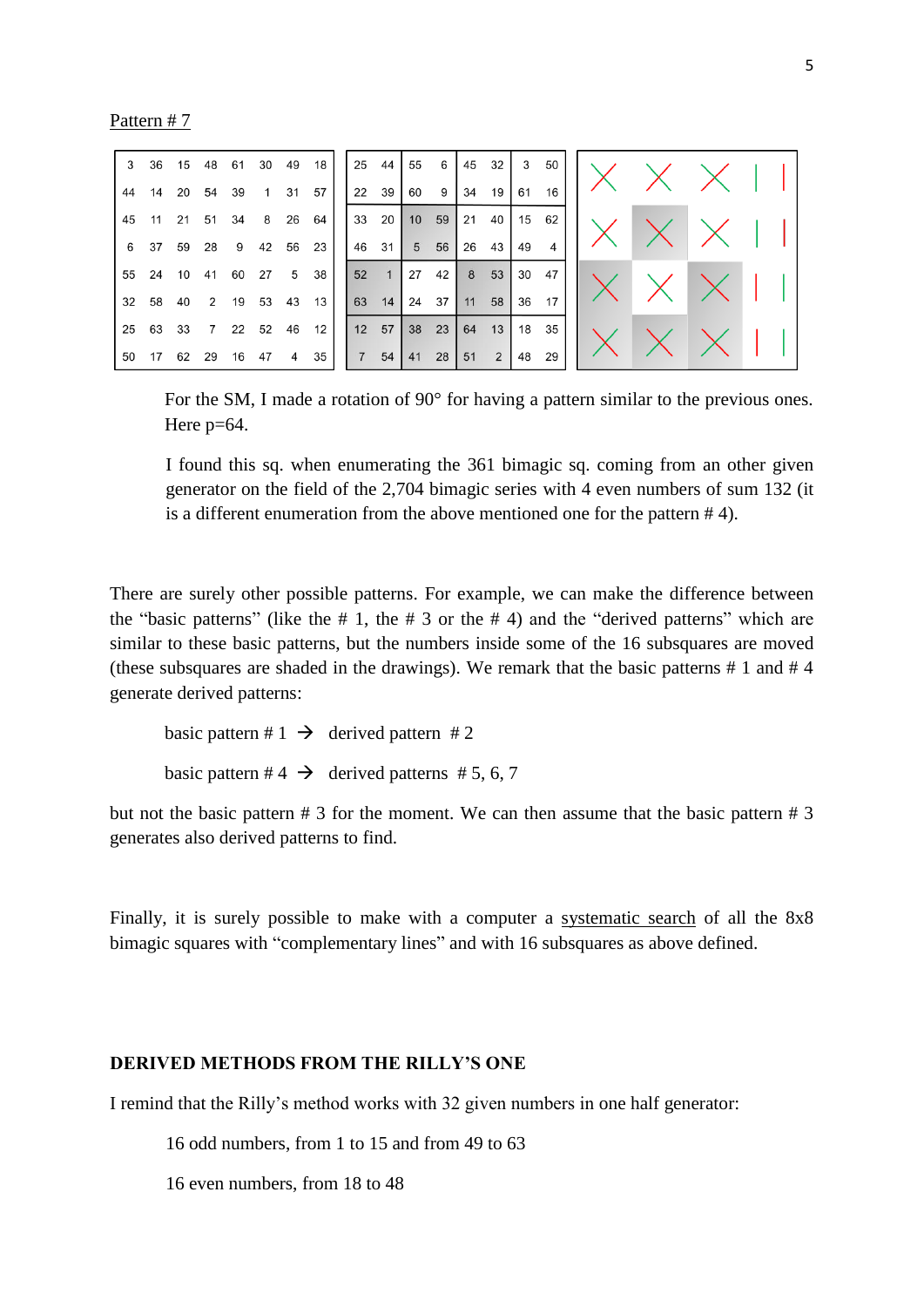(+ the 32 other remaining numbers - which are here their complement to 65 - in the other half generator).

The first set of 32 given numbers is not the only one possible.

For searching other sets of 32 numbers, I used the listing of the 841 ess. diff. associative 8x8 bimagic sq. (cf ref. [1] attach. 5) and I calculated the source generator for some associative bimagic sq. For example, the sq # 11 and its source generator (rows) are

|  | 2 7 46 43 52 53 32 25   |  |  |  |  |  | 1 8 26 31 44 45 51 54   |  |
|--|-------------------------|--|--|--|--|--|-------------------------|--|
|  | 11 14 39 34 57 64 21 20 |  |  |  |  |  | 2 7 25 32 43 46 52 53   |  |
|  | 60 61 24 17 10 15 38 35 |  |  |  |  |  | 3 6 28 29 42 47 49 56   |  |
|  | 49 56 29 28 3 6 47 42   |  |  |  |  |  | 4 5 27 30 41 48 50 55   |  |
|  | 23 18 59 62 37 36 9 16  |  |  |  |  |  | 9 16 18 23 36 37 59 62  |  |
|  | 30 27 50 55 48 41 4 5   |  |  |  |  |  | 10 15 17 24 35 38 60 61 |  |
|  | 45 44 1 8 31 26 51 54   |  |  |  |  |  | 11 14 20 21 34 39 57 64 |  |
|  | 40 33 12 13 22 19 58 63 |  |  |  |  |  | 12 13 19 22 33 40 58 63 |  |
|  |                         |  |  |  |  |  |                         |  |

They define a new set of 32 given numbers:

1 to 8, 25 to 32, 41 to 48, 49 to 56

With this new set of 32 numbers, I made an enumeration program, similar to the Rilly's program. I found a set of bimagic squares I called the Rilly\* sq.:

|                                    | Rilly sq | $Rilly*sq$ |
|------------------------------------|----------|------------|
| Nb of bimagic series for rows      | 136      | 88         |
| Nb of half generators (sup or inf) | 50       | 28         |
| Nb of generators                   | 2,500    | 784        |
| Nb of generators giving SM sq      | 80       | 52         |
| Nb of SM sq                        | 2,920    | 2,884      |
| Nb of SM giving bimagic sq         | 477      | 450        |
| Nb of ess. diff. bimagic sq        | 2,543    | 2,212      |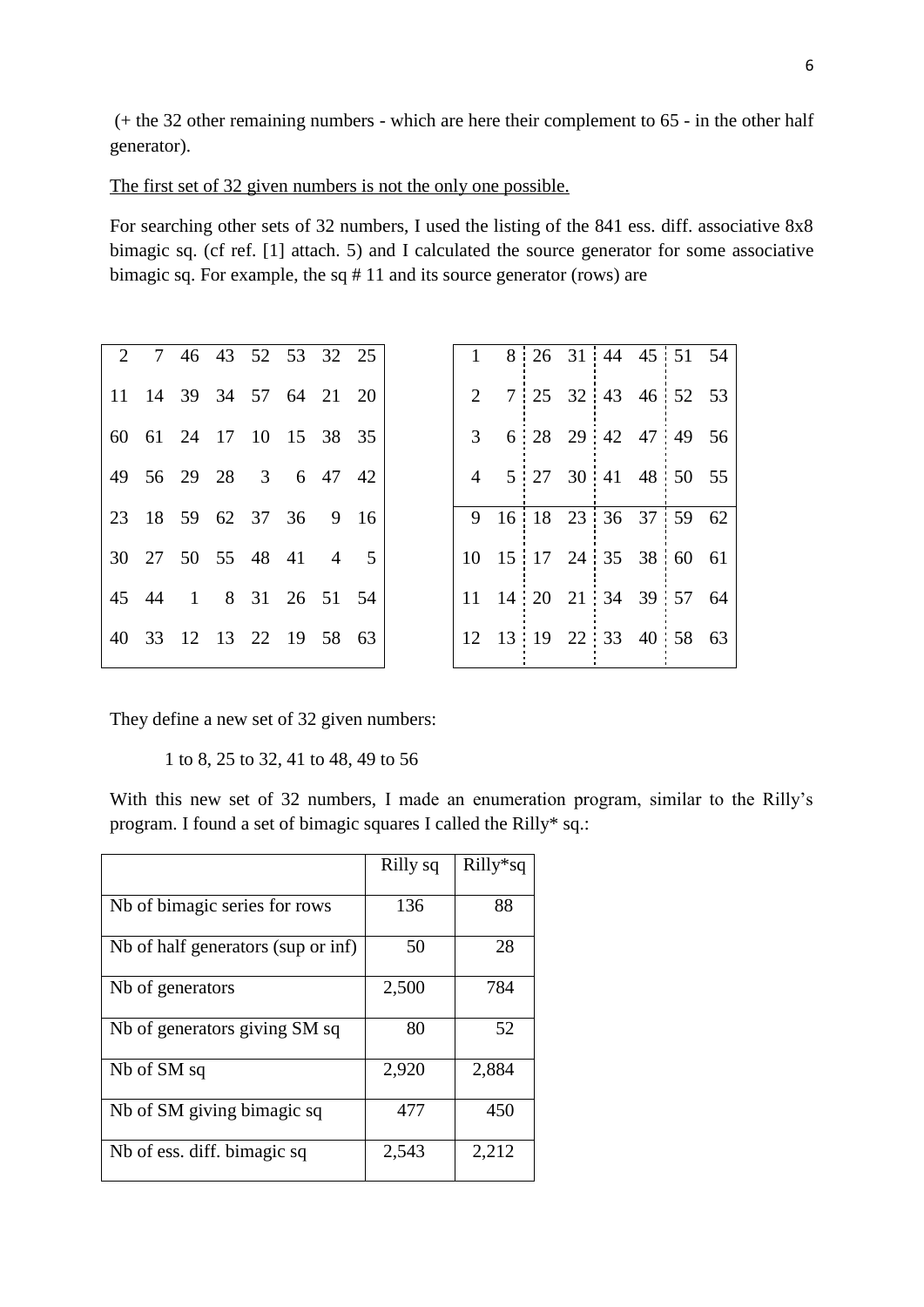Cf the file in attach. 1 for the set of  $2,212$  Rilly\* sq.

With the 11,339 Coccoz or Rilly sq, I found a total set of 11,916 sq. (cf attach. 2), i.e. there are only 577 sq. which are new (not Coccoz nor Rilly). I have the identification of each sq.

Note 1: the set of 32 for the Rilly\* sq. is coming from the generator of the sq  $\# 11$  (out of 841), but also from the generator of the sq # 213, or 400, or 401, or 402, etc. All these sq. are naturally associative sq inside the set of 2,212 Rilly\* sq. (and they are also of Coccoz's type). With a filtering program, I found there are 106 associative ess. diff. such Rilly\* sq among 2,212.

Note 2: in the same way, the set of 32 for the Rilly sq can be considered as coming from the generators of the associative Rilly's sq. out of 841 (and these sq are also of Coccoz's type). I found there are 76 associative ess. diff. Rilly sq among 2,543. And there are 14 associative ess. diff. sq. which are both Rilly and Rilly\* (Rilly for the rows and Rilly\* for the columns or vice versa).

Note 3: when looking at the source generator of the sq #11, we see the link with the "5 groupements" of Coccoz defined in the document ref. [3] p. 138-139. The set of 32 for the Rilly\* sq is the same as the numbers of the  $5<sup>th</sup>$  "groupement" of Coccoz. The set of 32 for the Rilly sq is the same as the numbers of the  $2<sup>nd</sup>$  "groupement" of Coccoz. The "5 groupements" of Coccoz are not the only possible ones.

For searching other sets of 32 given numbers, we can try to use also the pandiagonal complete sq., the "5 groupements" of Coccoz, or even "a priori" sets. Numerous other sets of bimagic squares can then be surely computed with this method. But caution: most of these bimagic squares are maybe already known and then the number of truly new bimagic squares is not maybe very high.

Another idea of derived method is to search the solutions on the whole field of the 38,039 bimagic series and not only on the field of the 2,704 series with 4 even numbers of sum 132.

We can also put in the second half generator the numbers made with the complements to p or 130-p of the bimagic series situated in the first half generator (instead of the complements to 65). Ex with the rows  $\#1,3,5,7$  of the SM p=57 above mentioned on the p.1 on this note, we get the following set of 32 (made of 16 pairs of complements to 65):

1,3,5,7 ; 10,12,14,16,18,20,22,24 ; 25,27,29,31 and their complements to 65

(we are sure that 4 bimagic series at least do exist with this set of 32).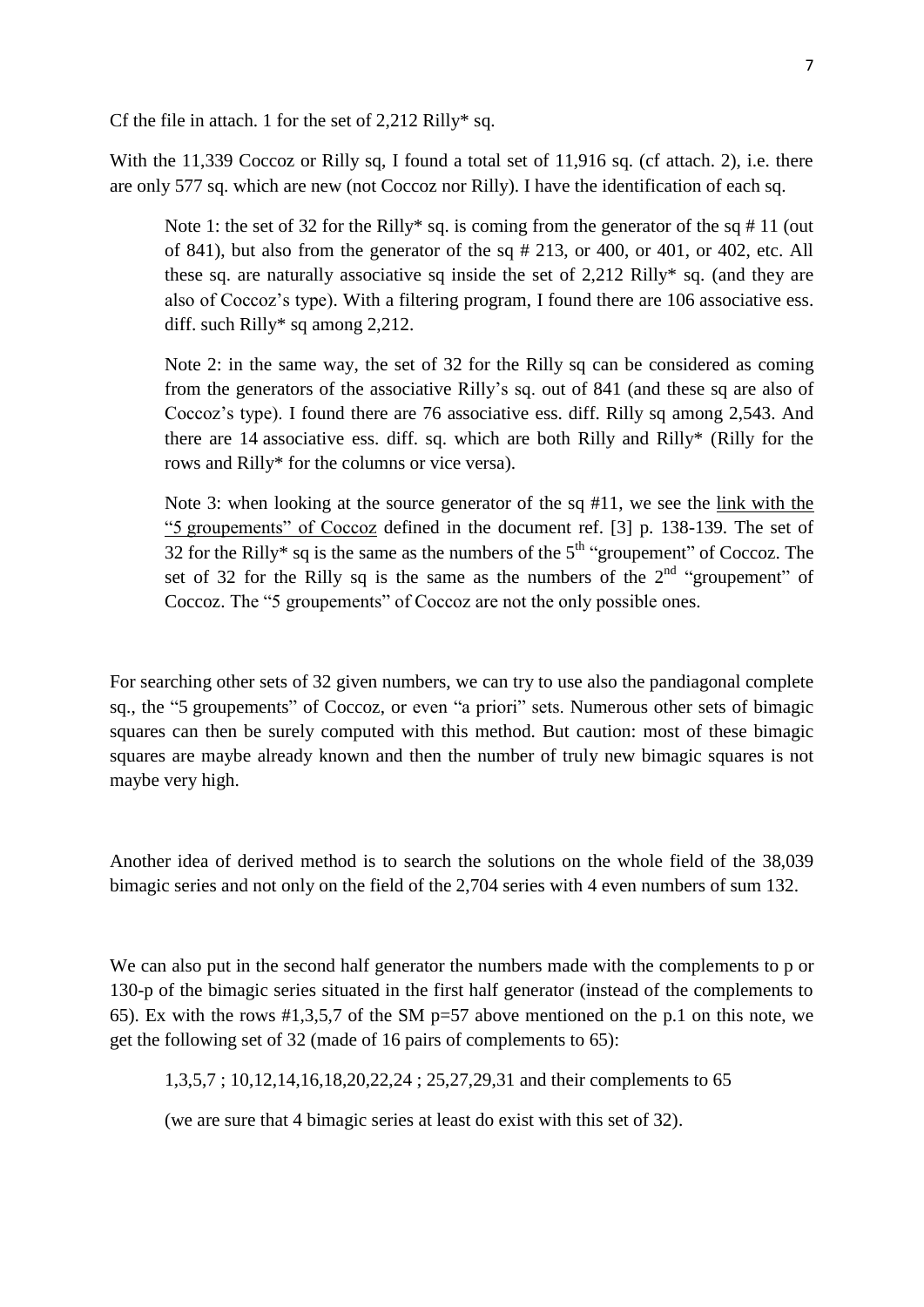#### **CONCLUSION**

One century ago, some Frenchmen found original methods for building 8x8 bimagic squares. With a computer I enumerated the exact number of squares generated by these methods. I investigated also among the derived methods and I showed that large supplementary sets of squares can be found. The subject is open and other discoveries are still possible.

But I think the total set of squares generated by these original and derived methods is only a very little part of the whole set of all the 8x8 bimagic squares.

### *REFERENCES*

- [1] Revisit of the method of construction of the first magic squares, Francis Gaspalou, October 14, 2013 (email of the same date)
- [2] About the Rilly's method of construction of 8x8 bimagic squares, Francis Gaspalou, December 28, 2013 (email of the same date)
- [3] Des carrés de 8 et de 9 magiques aux deux premiers degrés. Des carrés de mêmes bases en nombres triangulaires, par M. Coccoz, Compte-rendu de la 21<sup>ème</sup> session de l'AFAS. Congrès de Pau 1892, séance du 17 septembre 1892. Compte-rendu, seconde partie, p.136-148
- [4] Des variations qu'on peut apporter aux carrés de huit magiques aux deux premiers degrés, par M. Coccoz, Compte-rendu de la 22ème session de l'AFAS, Congrès de Besançon 1893, séance du 4 août 1893. Compte-rendu, seconde partie, p.171-183
- [5] Etude sur les triangles et les carrés magiques aux deux premiers degrés, Achille Rilly 1901 (Médiathèque du Grand Troyes, 10000 Troyes, fonds ancien, cote rés. K. 17).
- [6] Quelques exemples de carrés de huit magiques aux deux premiers degrés dont les lignes et surtout les diagonales sont de composition qui, n'étant point connues, n'ont pas été mentionnées en 1892 et 1893 aux congrès de Pau et Besançon, par M. V. Coccoz, Compte-rendu de la 31ème session de l'AFAS, Congrès de Montauban 1902, séance du 9 août 1902. Compte-rendu, seconde partie, p.137-157
- [7] The minimum order of an axially symmetric bimagic square is 12, Francis Gaspalou and Walter Trump, September 1, 2012

#### *IN ATTACHMENT: zipped folder with 2 files*:

- 1 list of the 2,212 Rilly\* sq
- 2 list of the 11,916 Coccoz or Rilly or Rilly\* sq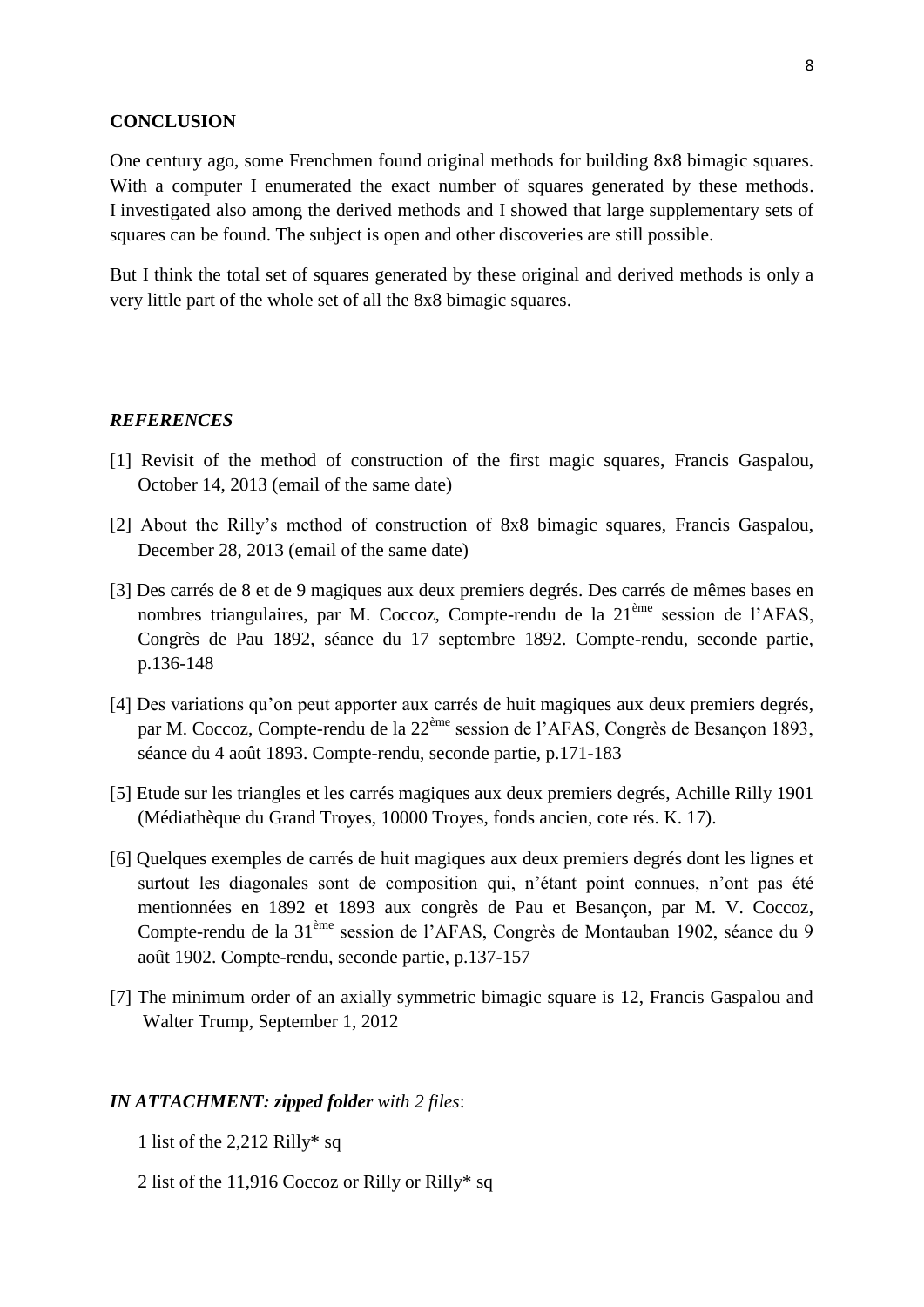# **ANNEX: THE COCCOZ'S TRANSFORMATION**

After publishing in 1892 his basic method of construction (ref. [3]), Coccoz described one year later (ref. [4]) what I call "the Coccoz's transformation". It is a transformation for deriving another bimagic sq. from a given bimagic sq. by exchange of some cells in 2 or 4 parallel lines.

For example, from the sq. Fig 1 in the paper ref. [4] p. 172:

|    | 38 47 3 10 29 24 60 49        |  |  |    |
|----|-------------------------------|--|--|----|
|    | 32  21  57  52  39  46  2  11 |  |  |    |
|    | 7 14 34 43 64 53 25 20        |  |  |    |
|    | 61 56 28 17 6 15 35 42        |  |  |    |
|    | 51 58 22 31 12 1 45 40        |  |  |    |
|    | 9  4  48  37  50  59  23  30  |  |  |    |
|    | 18 27 55 62 41 36 16 5        |  |  |    |
| 44 | 33 13 8 19 26 54              |  |  | 63 |

we can exchange 16 cells in the 4 rows #1, 4, 6, 7 as follows:

|                       | 38 27 55 10 41 24 60 5     $\bullet$ |  |  |  |                                                                                                                                                                                                                                                                                                                                                                                                                                                                                 |  |           |  |                     |  |
|-----------------------|--------------------------------------|--|--|--|---------------------------------------------------------------------------------------------------------------------------------------------------------------------------------------------------------------------------------------------------------------------------------------------------------------------------------------------------------------------------------------------------------------------------------------------------------------------------------|--|-----------|--|---------------------|--|
|                       | 32 21 57 52 39 46 2 11               |  |  |  | $\begin{array}{ c c c c c }\n\hline\n\bullet & \multicolumn{1}{ c }{\bullet} & \multicolumn{1}{ c }{\bullet} & \multicolumn{1}{ c }{\bullet} & \multicolumn{1}{ c }{\bullet} & \multicolumn{1}{ c }{\bullet} & \multicolumn{1}{ c }{\bullet} & \multicolumn{1}{ c }{\bullet} & \multicolumn{1}{ c }{\bullet} & \multicolumn{1}{ c }{\bullet} & \multicolumn{1}{ c }{\bullet} & \multicolumn{1}{ c }{\bullet} & \multicolumn{1}{ c }{\bullet} & \multicolumn{1}{ c }{\bullet} &$ |  |           |  |                     |  |
|                       |                                      |  |  |  | 7 14 34 43 64 53 25 20    $\bullet$   $\bullet$   $\bullet$ $\bullet$                                                                                                                                                                                                                                                                                                                                                                                                           |  |           |  |                     |  |
|                       | 61 4 48 17 50 15 35 30               |  |  |  | $ \cdot _{\Upsilon} $                                                                                                                                                                                                                                                                                                                                                                                                                                                           |  | $\bullet$ |  |                     |  |
|                       | 51 58 22 31 12 1 45 40               |  |  |  | $\bullet$ $\bullet$ $\bullet$ $\bullet$ $\bullet$                                                                                                                                                                                                                                                                                                                                                                                                                               |  |           |  | $\bullet$ $\bullet$ |  |
| 9 56 28 37 6 59 23 42 |                                      |  |  |  | $\bullet$                                                                                                                                                                                                                                                                                                                                                                                                                                                                       |  | $\bullet$ |  |                     |  |
|                       | 18 47 3 62 29 36 16 49               |  |  |  | $\bullet$ $\bullet$                                                                                                                                                                                                                                                                                                                                                                                                                                                             |  |           |  |                     |  |
|                       | 44 33 13 8 19 26 54 63     $\bullet$ |  |  |  |                                                                                                                                                                                                                                                                                                                                                                                                                                                                                 |  |           |  |                     |  |

and after make permutations of rows and columns for having magic diagonals:

|  |  |                        | 38 27 5 60 10 55 41 24                                               |
|--|--|------------------------|----------------------------------------------------------------------|
|  |  |                        | 32 21 11 2 52 57 39 46                                               |
|  |  |                        | $\begin{vmatrix} 44 & 33 & 63 & 54 & 8 & 13 & 19 & 26 \end{vmatrix}$ |
|  |  |                        | 18 47 49 16 62 3 29 36                                               |
|  |  |                        | 61 4 30 35 17 48 50 15                                               |
|  |  |                        | 7 14 20 25 43 34 64 53                                               |
|  |  | 51 58 40 45 31 22 12 1 |                                                                      |
|  |  |                        | $9 \t56 \t42 \t23 \t37 \t28 \t6 \t59$                                |

It is the sq. Fig. 2 p. 175 of Coccoz (in fact, Coccoz gives only the sq. Fig. 1 and the sq. Fig. 2, he doesn't give the intermediate square ; the transformation is then hard to understand).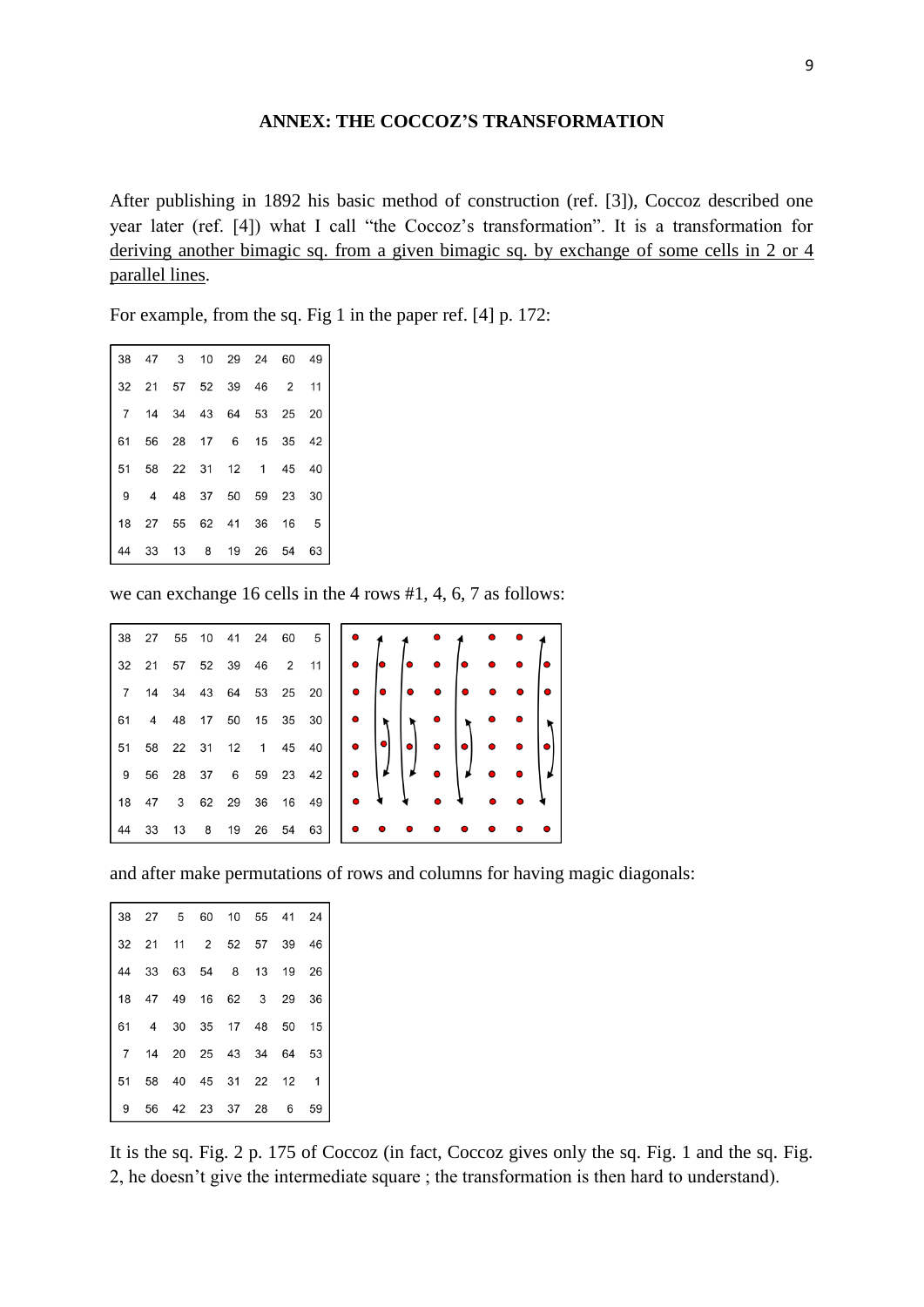I remind that for Coccoz, two sq. having the same rows and the same columns in a different order are the same sq. For him, the intermediate sq and the final sq are the same sq.

In my language (cf my site), the Coccoz's transformation is equivalent to a geometric transformation between 8 couples of cells (in the initial sq. and in the intermediate SM sq.):

A2 and G2, A3 and G3, A5 and G5, A8 and G8

D2 and F2, D3 and F3, D5 and F5, D8 and F8

(4 transformations of order 2, twice)

For finding the lines where the cells can be exchanged, Coccoz searched the lines with 2 complementary pairs (in the transformed SM sq.) and used for that lists of bimagic series having this property (cf p. 175). All the 7 examples given by Coccoz in his paper ref. [4] have 4 rows with this feature (cf Fig. 2, 3, 4, 6, 7, 8, 9). I remind that this feature was useful at that time when the computer was unknown and was chiefly used for the search of the 2 diagonals.

But it is not compulsory today to search only - as Coccoz did – the lines with 2 complementary pairs (in the transformed SM sq.): we can consider all the 38,039 bimagic series. It is possible also to find simpler transformations, with 8 cells exchanged only and without intermediate square. For example, I found the following transformation between 2 sq. from my list of 10,317 Coccoz sq. (cf ref. [1] attach. 1) in standard position

|  |  |  | 39 14 29 19 52 2 48 57 |  |  |  |  |                                                             |  |  |  |  |
|--|--|--|------------------------|--|--|--|--|-------------------------------------------------------------|--|--|--|--|
|  |  |  |                        |  |  |  |  |                                                             |  |  |  |  |
|  |  |  |                        |  |  |  |  | 55 22 60 34 33 15 1 40    55 15 60 34 33 22 1 40    ●       |  |  |  |  |
|  |  |  |                        |  |  |  |  | 24 9 20 61 59 16 44 27   24 16 20 61 59 9 44 27   $\bullet$ |  |  |  |  |
|  |  |  | 54 35 12 58 3 47 28 23 |  |  |  |  |                                                             |  |  |  |  |
|  |  |  |                        |  |  |  |  |                                                             |  |  |  |  |
|  |  |  |                        |  |  |  |  |                                                             |  |  |  |  |

Sq. # 6,638 Sq. # 6,808

All the examples of sq. and of transformed sq. given by Coccoz in his paper are in my list of 10,317 sq.: there is not any new sq. However, I found transformed sq. (coming from my list of 10,317) which are new, i.e. out of this list.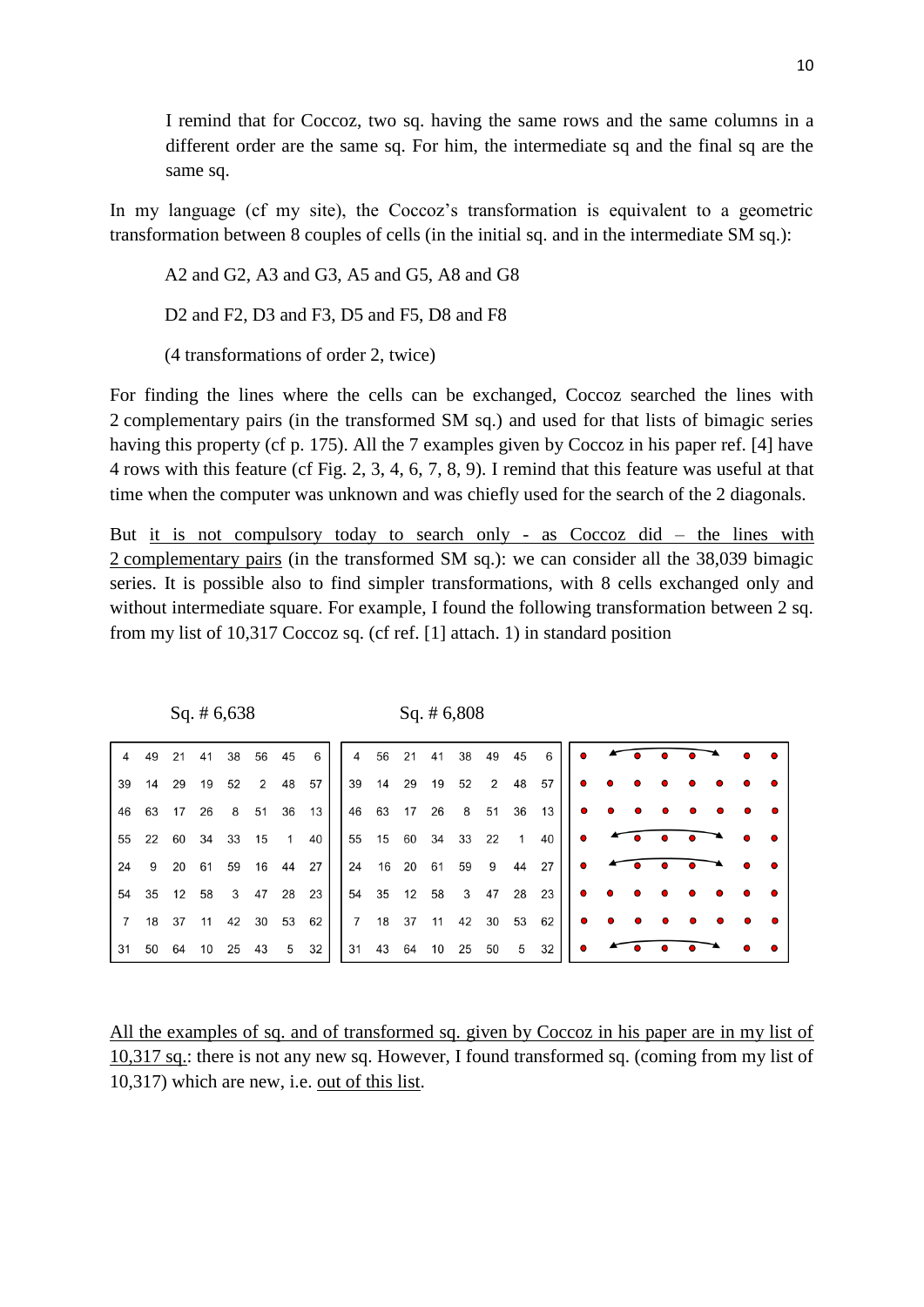- Ex 1 where 16 cells have been exchanged:

| $Sq$ # 893 | New sq |
|------------|--------|
|            |        |

|  |  |  |  |  |  |  |  | 25 12 7 22 64 45 34 51   51 12 7 22 64 45 34 25   $\bullet$ $\bullet$ $\bullet$ $\bullet$                                                          |
|--|--|--|--|--|--|--|--|----------------------------------------------------------------------------------------------------------------------------------------------------|
|  |  |  |  |  |  |  |  |                                                                                                                                                    |
|  |  |  |  |  |  |  |  |                                                                                                                                                    |
|  |  |  |  |  |  |  |  | 24 5 10 27 49 36 47 62   24 47 10 27 49 36 5 62   $\bullet$ $\bullet$ $\bullet$ $\bullet$ $\bullet$                                                |
|  |  |  |  |  |  |  |  | 15 30 17 4 42 59 56 37 37 56 17 4 42 59 30 15                                                                                                      |
|  |  |  |  |  |  |  |  |                                                                                                                                                    |
|  |  |  |  |  |  |  |  | $\begin{array}{ c ccccccccccc }\n63 & 46 & 52 & 33 & 11 & 26 & 8 & 21 & 63 & 46 & 52 & 33 & 11 & 26 & 8 & 21 & 0 & 0 & 0 & 0 & 0 & 0\n\end{array}$ |

## - Ex 2 where 8 cells have been exchanged.

| $Sq$ # 8,08 |  |  |  |
|-------------|--|--|--|
|-------------|--|--|--|

 $81$  New sq

| 5 |  |  |  |                        |  |  |  |  | 48 27 50 61 24 35 10   5 48 27 50 61 24 35 10               | $\overline{\phantom{a}}$                                     |  |  |  |  |
|---|--|--|--|------------------------|--|--|--|--|-------------------------------------------------------------|--------------------------------------------------------------|--|--|--|--|
|   |  |  |  | 46 7 52 25 22 63 12 53 |  |  |  |  | 46 7 52 25 22 63 12 53                                      |                                                              |  |  |  |  |
|   |  |  |  |                        |  |  |  |  | 4 41 30 55 60 17 38 15   4 41 30 55 60 17 38 15   $\bullet$ |                                                              |  |  |  |  |
|   |  |  |  | 43 2 53 32 19 58 13 40 |  |  |  |  |                                                             |                                                              |  |  |  |  |
|   |  |  |  |                        |  |  |  |  | 26 51 8 45 34 11 64 21   26 51 8 45 34 11 64 21   $\bullet$ |                                                              |  |  |  |  |
|   |  |  |  | 49 28 47 6 9 36 23 62  |  |  |  |  | 49 29 47 3 16 36 18 62                                      | $\begin{array}{ccc} \bullet & \bullet & \bullet \end{array}$ |  |  |  |  |
|   |  |  |  | 31 54 1 44 39 14 57 20 |  |  |  |  |                                                             |                                                              |  |  |  |  |
|   |  |  |  | 56 29 42 3 16 37 18 59 |  |  |  |  | 56 28 42 6 9 37 23 59                                       | $\bullet$ $\bullet$                                          |  |  |  |  |

It should be surely possible to search more exhaustively these couples of solutions on the set of 10,317.

I think that the Coccoz's transformation uses the fact that there are many bimagic series (among the 38,039) which have special properties.

Example for the 4 transformations of order 2 (8 cells exchanged):

For the rows 6 and 8 of the last sq # 8,081, the conditions of this transformation are  $F2 + F4 + F5 + F7 = H2 + H4 + H5 + H7$  and  $F2^2 + F4^2 + F5^2 + F7^2 = H2^2 + H4^2 + H5^2 + H7^2$ .

For the row 6, the bimagic series 6 9 23 28 36 47 49 62 and 3 16 18 29 36 47 49 62 have 4 common numbers.